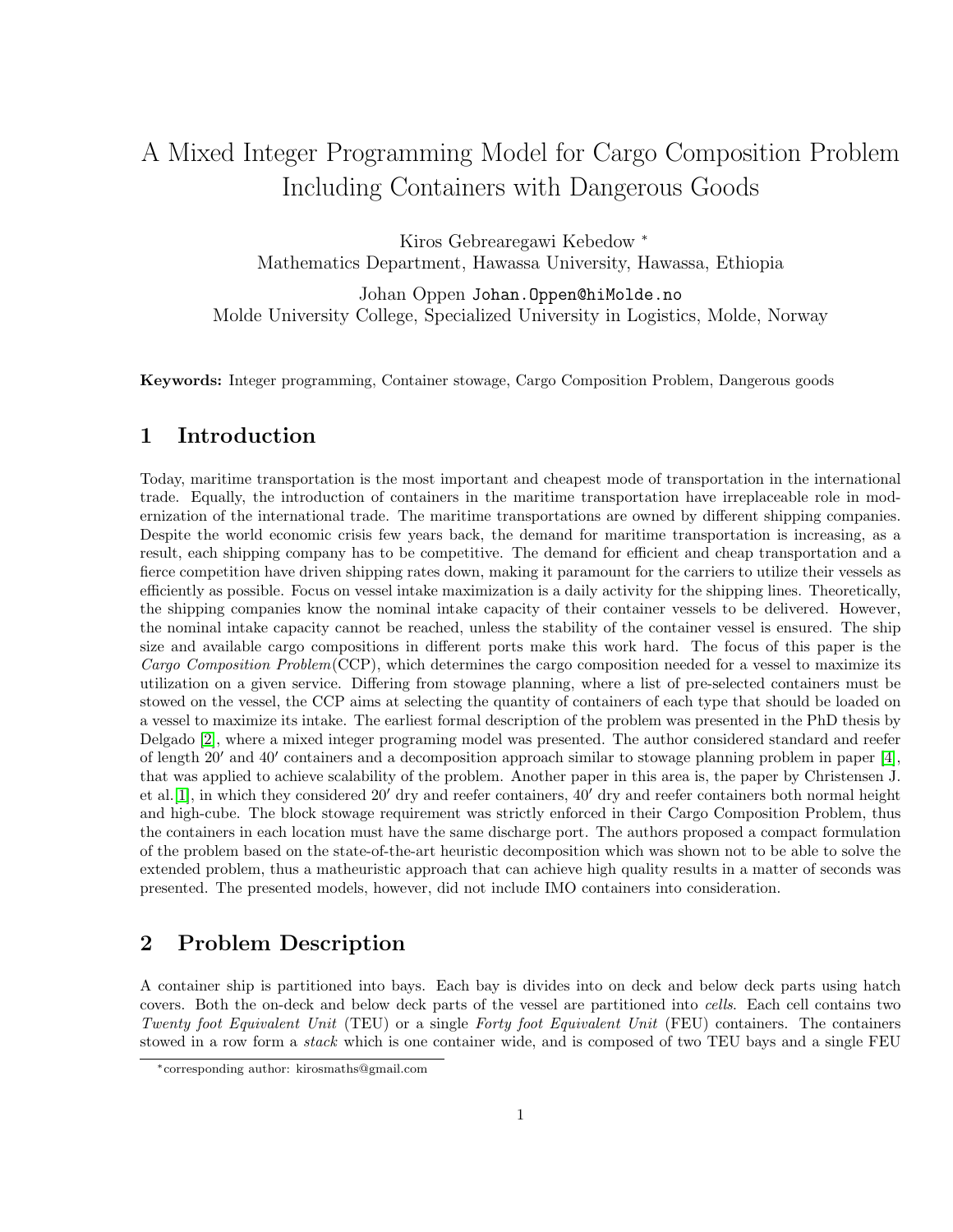<span id="page-1-2"></span><span id="page-1-0"></span>bay, which implies an even bay consists of a set of stacks. A location is a bay section which consists of a set of stacks that are either on or below deck, the stacks are adjacent and they coincide with the same hatch cover for bays with three hatch covers, as depicted in Figure [1a,](#page-1-0) or they coincide with two or three adjacent hatch covers for bays with seven hatch covers, as depicted in Figure [1b.](#page-1-1)

<span id="page-1-1"></span>

Figure 1: Locations in a bay with three hatch covers(a). Locations in a bay with seven hatch covers(b).

When a container ship is ready to leave a port it must be declared seaworthy, which means that all loaded items, i.e., cargo, ballast water, fuel, etc., must be distributed along the vessel such that its initial stability is acceptable, all stress forces, the *draft, trim* and *metacentric height* of the ship are within limits. The constraints related to stability in this paper are similar to those in [\[3\]](#page-2-3).

Our version of the Cargo Composition Problem extends these models by including 20', 40' and 45' of dry, reefer and IMO containers with three weight classes, and by splitting the locations as outlined in Figure [1.](#page-1-2) This definition of locations helps us to handle hatch over-stowage in a more realistic way, as there is no need to remove containers from more than one hatch cover to get access to a given below deck container for container-ships with three hatch covers in each bay and there is no need to remove containers from more than three hatch covers to get an access to a given below deck container for container ships with seven hatch covers in each bay. A feasible solution for the Cargo Composition Problem must then satisfy the following rules.

- R1: For each location and each port, the number of containers of length  $20'$ ,  $40'$ , and  $45'$  must be within TEU and FEU capacity limits of the location, respectively.
- R2: For each location and each port, the number of reefer containers must be within the reefer capacity limit of the location.
- R3: For each port, the numbers and positions of incompatible IMO2, IMO3 and IMO4 containers must be according to the international separation rules.
- R4: For each location and each port, the total weight of containers must be within the limits of the location.
- R5: For each port, the transversal and longitudinal stability must be secured when loading is completed.

The objective function of the Cargo Composition Problem is to maximize the weighted sum of stowed containers based on the group value of their type and length, and to minimize the weighted sum of costs of hatch over-stowage, the makespan of the cranes along the trip, and stowage of non reefer containers in reefer slots.

### 3 Computational Results

We have generated 30 random instances which we believe correspond closely to real world scenarios for the CCP related to container ships from 2376 to 18,032 TEUs capacity. The proposed model was implemented in Pyomo and solved with the MIP solver Gurobi 7.50. All the tests were executed on a Linux machine with Intel Core i7-5600U, CPU 2.60GHz ×4 and 16 GB of memory. All instances have been solved by considering the transversal  $(Q_L)$  and longitudinal  $(Q_T)$  equilibriums equal to 60 tons. A time limit of one hour has been imposed to the solver. Within the time limit 28 instances are solved to optimality with the default Gurobi optimality gap. The remaining two instances are solved with 0.01 optimality gap.